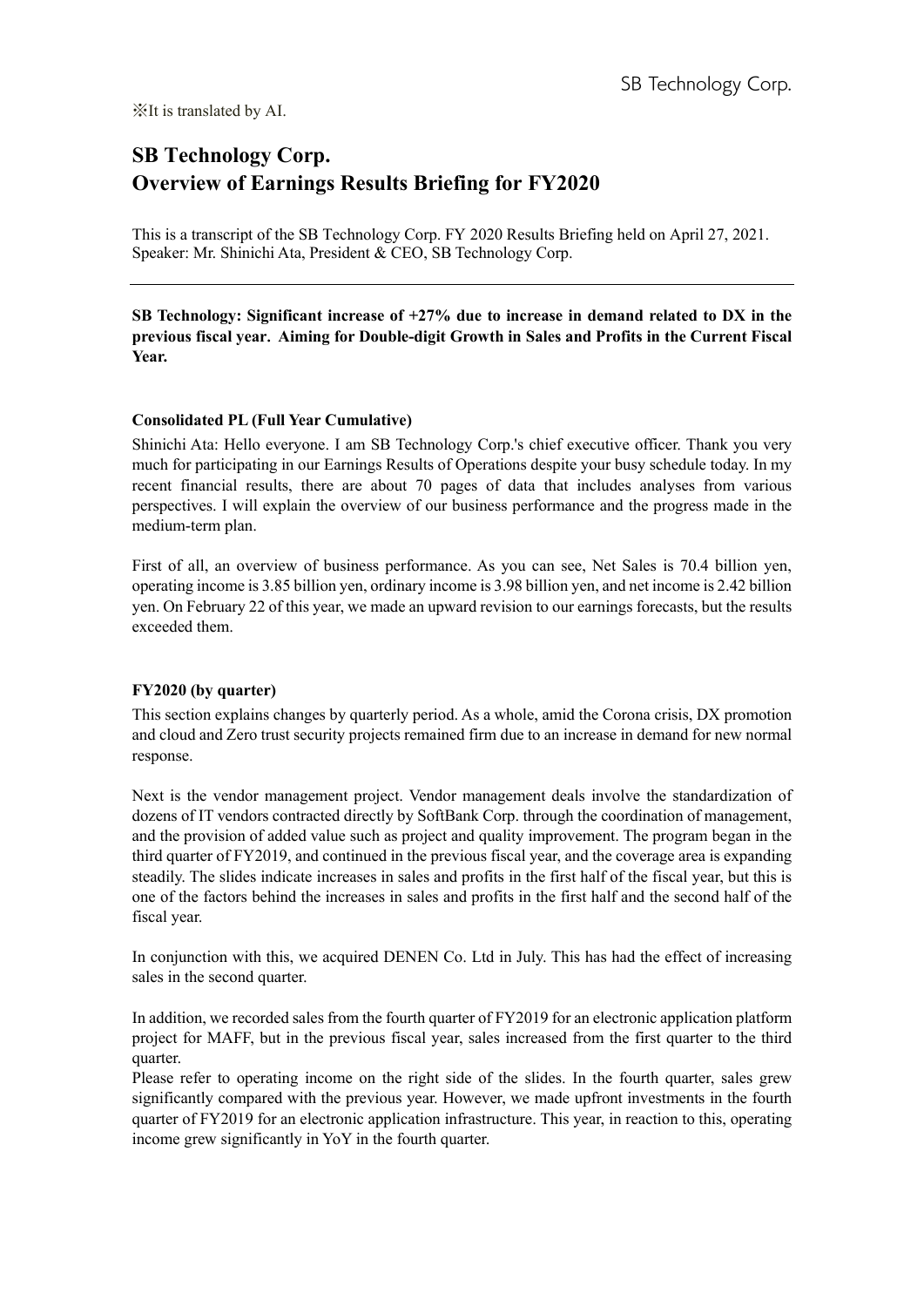# **By Solution Category**

The next step is by solution category. The chart to the left of the slide shows the marginal benefit in Net Sales and to the right. The top blue area is what we call Business IT. In particular, I hope that you will understand that it is an area that directly contributes to customers' business through IT.

Net Sales of that Business IT is growing from ¥4.6 billion to ¥6.3 billion. Revenues increased due to the expansion of cloud development for SoftBank Corp.'s business divisions and the operation of the Japanese version of O-NET by the Ministry of Health, Labour and Welfare, as well as the development of the foundations for IoT.

The green part of the graph is the Corporate IT solutions. This section is responsible for communication infrastructure, security issues, and ERP (backbone information system) issues for the entire company, where various information system divisions of conventional companies are involved.

In 2018 and 2019, SoftBank group companies migrated their core systems to cloud computing, which accounted for about 10% of sales in the amount of 16.2 billion yen. In fiscal 2019, however, sales peaked, and in fiscal 2020, the system was shifted to the operation phase. Despite these major changes, sales grew to ¥17.6 billion. The image is 10 billion yen for the purpose of viewing, but it has grown by 20% more in terms of experience. We intend to greatly expand the two areas of business IT and corporate IT.

Technical Solutions segment grew significantly from ¥15.3 billion to ¥24.4 billion due to the vendor management project I mentioned earlier and the consolidation of DENEN Co. Ltd. The marginal margin has also grown in the same manner.

Pink-colored E-commerce solutions is generally strong and flat overall.

## **Vendor Management Projects for SoftBank Corp. and DENEN Co. Ltd. Drive TS Results**

This section explains vendor management projects for SoftBank Corp. and DENEN Co. Ltd. SB Technology has traditionally been in contact with various departments of SoftBank Corp., but on the slide, the sections with which you have a relationship are collectively referred to as A and B departments.

In October 2019, we launched a vendor management project to standardize work and quality after summarizing dozens of vendors who had been directly supportive of those divisions that had not been in contact with us.

This year, the TS field continued to grow, increasing sales by 9 billion over the previous year. In addition, the development of cloud development support is not overlooked behind this situation. Thanks to our cloud achievements and cooperative relationships with various vendors already in new departments, cloud development support is also spreading to C departments, which are new departments.

As a result of these developments, DENEN Co. Ltd. became a consolidated subsidiary in July 2020 and is working together.

## **Net Sales by Customer**

When viewed in Net Sales by Customer, it is the blue and orange parts of the chart that are growing greatly.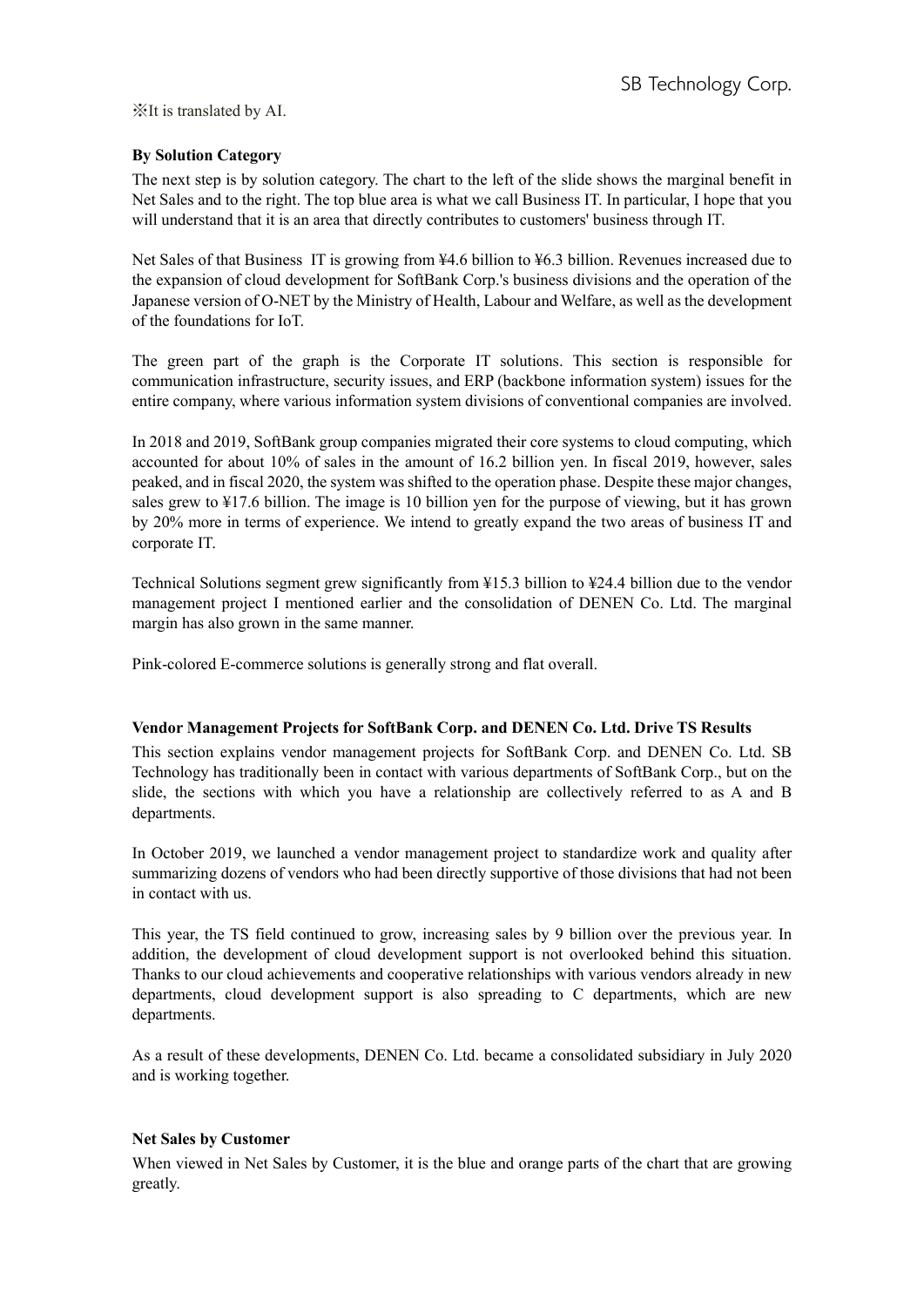The blue portion is sales of the SoftBank group. In FY2019, CIT amounted to 4.9 billion yen, which was larger due to the shift of the mission-critical system I mentioned earlier to the cloud. In FY2020, billions of yen in development projects were completed, so this figure has fallen slightly, but because of the significant growth in cloud security projects within the Group, this figure is 4.3 billion yen.

The BIT area, which was 400 million yen, grew significantly to 1.8 billion yen. Of course, vendor management projects have grown by 6.4 billion yen, from 11.9 billion yen to 18.3 billion yen.

See Enterprises/Public on the right side of the slide. BIT, such as the development of IoT infrastructure, has been firm. Since this is out of the group, it is affected by COVID-19 a little, and various things have become backward, but it still extends from ¥4.3 billion to ¥4.6 billion.

CIT's areas are becoming increasingly cloud-operated and secure. In this environment, our own service has also increased, rising from ¥11.2 billion to ¥13.3 billion.

The TS-related segment is growing due to DENEN Co. Ltd.'s consolidation effects. Also, I hope you understand that the operation and renewal of existing on-premises systems before the transition to the cloud is expanding as the work that leads to the cloud.

#### **Operating Profit**

This is a bridge of operating profit. In FY2019, we earned ¥3.03 billion, but marginal profit increased ¥3.47 billion in line with sales growth. Fixed costs increased by 2.55 billion yen because of an increase of 260 people over the previous year.

M&A-related expenses are expenses associated with the acquisition of DENEN Co. Ltd. As I would like to introduce later, we made upfront investments in research and development and an increase in the number of bases. As for operating expenses, we were able to significantly reduce business trips due to corona damage and other factors, which resulted in a positive effect of 0.2 billion yen. The result is 3.85 billion yen.

#### **[Non-consolidated] Orders Received/Order Backlog (Excluding EC Solutions)**

Orders received. In FY2019, we received approximately ¥35 billion in orders for the full year. In FY 2020, the figure was ¥49 billion, an increase of approximately ¥14 billion.

The main reason for the increase was that we received a positive order for public works projects worth approximately ¥5 billion in March compared to the previous year. In addition, the vendor management projects I mentioned earlier increased by about 4 billion yen compared to FY2019.

As a result, the order backlog at the end of March was 24 billion yen, which will be substantially higher than in FY2019 and will be approached in FY2021. We have been informed about the above numbers.

#### **Direction SBT is aiming at**

However, what is important is how progress is being made toward the mid-term plan. I would very much like to explain about this.

As we are a BtoB company, we hope to contribute to society through our customers' business. In the first and second medium-term plans of the past, we have focused on "refining technologies."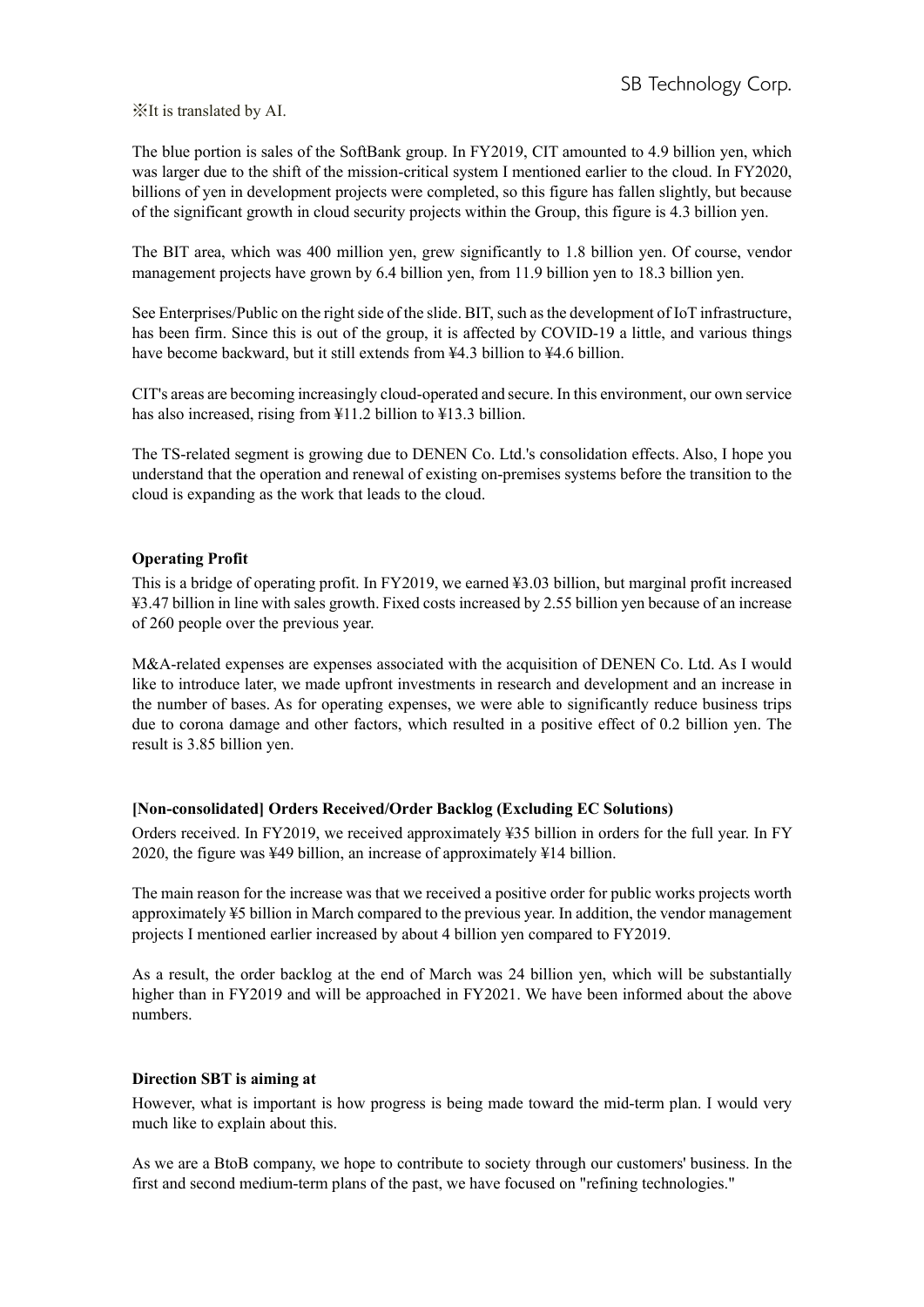In this context, the information systems divisions of various companies have been involved. I understood that various changes are required for this DX era, as I have been working with the Information Systems Division for a long time.

I learned that communication infrastructure and security-related items would need services to be used instead of owning IT assets, and I learned very hard.

In addition, during many years of relationships, many of the information systems divisions that worked together moved to business divisions to realize the way IT was used to win the competition, which was useful in the divisions. There are a number of people who want to create things together with their business divisions and develop services by raising the efficiency of their existing operations and by outsourcing. This is what I learned in the First Medium-Term Plan and the Second Medium-Term Plan.

In response to such trends, we have first transferred the cloud of many companies to the Information Systems Division as a cloud integrator. Alternatively, we have created a communication infrastructure. Alternatively, we have taken measures for security. The first step in the Third Medium-Term Plan is to deliver this service as a service provider.

The other is how people in the Information Systems Division who have been familiar with information technology should use IT and accelerate the use of DX as a business unit as they go to their business divisions. We intend to use consultation to solve the problems of our customers. We are also determined to develop business-oriented information technology together if there is something that can be built together, and we are proceeding with this third Medium-Term Management Plan.

## **Focused Items of "Be a service provider"**

This is a key issue in Be a service provider. To date, we have been working on a variety of initiatives at one SB Technology company. In the third year of this medium-term plan, we will work together to expand sales of services that mutually complement the core products of Group companies, conduct advertising and sales promotion activities more aggressively, and realize the development of services with an eye to the next fiscal year.

In the first year, Stock market was only ¥1 billion, but in the last year, it could grow by 5% to ¥1.5 billion. We intend to double this fiscal year to ¥3 billion.

## **Leverage through SB Group Synergy (Strengthen Service Sales)**

In terms of the synergy of the SB Group, both SoftBank Corp. and SB C&S Corp. have strong sales capabilities and merchandising capabilities, and have signed up for numerous security products. Needless to say, we also have a line service. We intend to achieve this figure, coupled with our solutions utilizing Managed Security Services and Zero trust security Starter Pack, Microsoft's Microsoft Teams and our clouXion.

## **Providing Services for Local Governments (Development of Services for Next Generation)**

As explained in the third quarter announcement, the renewal of security clouds for local governments will finally begin on a full scale in this fiscal year.

In the past, the Ministry of Internal Affairs and Communications (MIC) secured a budget to secure internet connections among 47 prefectures and 20 government-designated cities. Then, the directive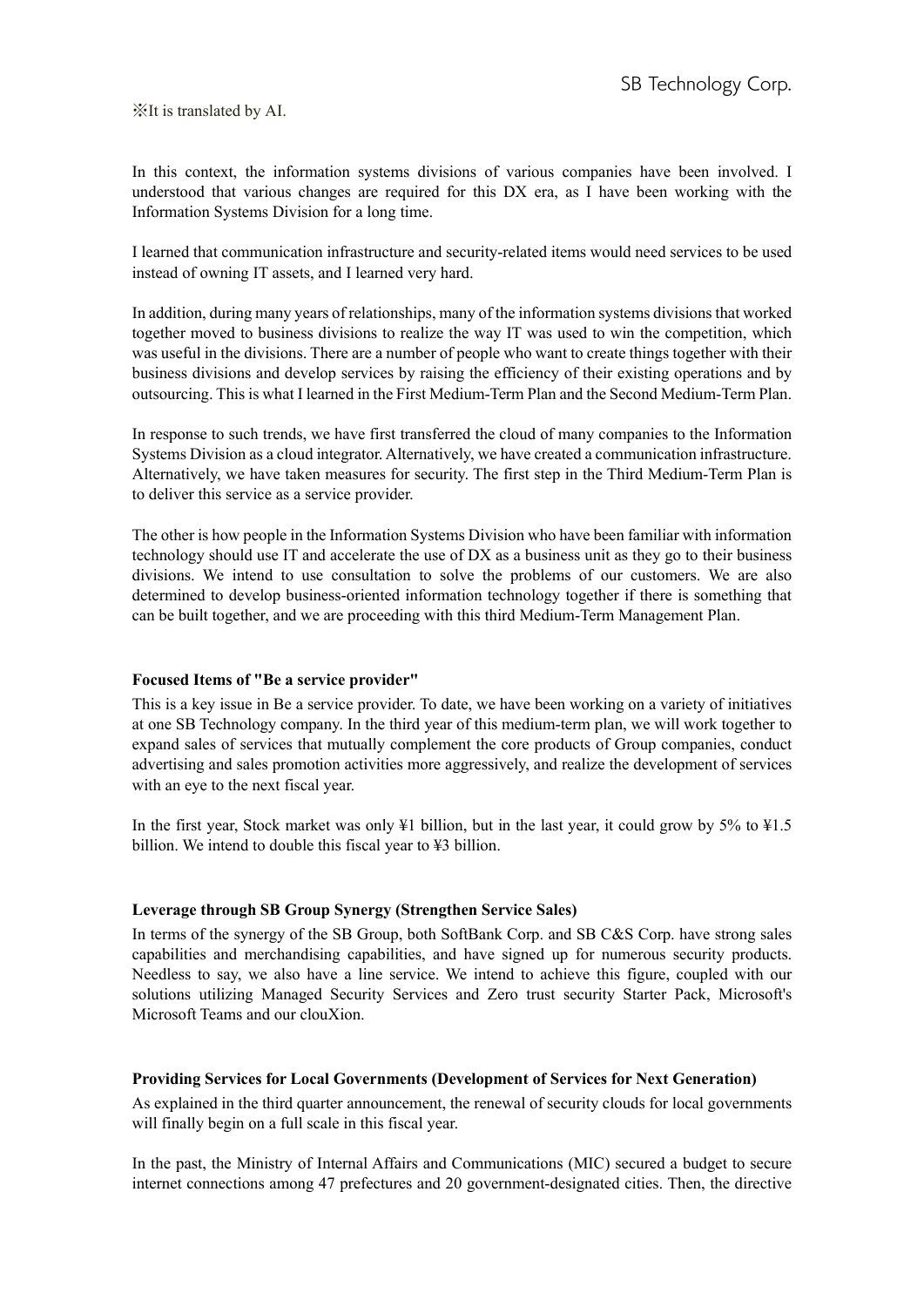was issued to ensure that the system was constructed during the year of FY2016 and operated securely for a total of five years from FY2017 to FY2021. This was compatible with bidding.

We constructed four prefectures as a result and have been operating them for five years since then. We are currently in the fifth year of operation, and we have various know-how obtained through this operation. There are 30 municipalities under one prefecture, but basically we will ask the prefecture to serve as a contact point and respond to it.

At the beginning, however, we sometimes asked rose inquiries from 121 municipalities or requested us to respond. As a result of these efforts, in fiscal 2017 we experienced a large deficit as soon as we felt that projects were taken, that they were successfully established, and that we were able to operate them successfully. In doing so, we are sincerely facing each other and celebrating this fifth year. Since FY2022, the five-year operation period has been completed, so we must finally renew the equipment.

Many security cloud systems are on-premises systems. In some cases, we use services on the cloud, but the majority of these systems were on-premises systems in FY2016.

If we continue to do so, we will return to computing in the age of no cloud until now, in which we renovate obsolete systems every five years. With this in mind, we thought that this could be serviced. We have been preparing for the development of services since FY2020, with the aim of placing all of them on the cloud and getting only user fees from the prefectural and government-designated cities.

With guidelines issued by the Ministry of Internal Affairs and Communications and numerous requirements, we are in the midst of preparing a maximum number of services to add them to our services. We are currently making intense efforts to explain it to each prefecture and make it possible for them to adopt it.

We also recognize that among the 47 prefectures and 20 government-designated cities, perhaps half will be renewed in the next fiscal year, and the other half will be extended by one year to be renewed in FY2023. The service will be refined according to the timing.

Of course, we intend to respond to requests for individual development, but we also plan to provide the minimum necessary items for this service. We also intend to make this a service that will enable us to refine the contents more and more.

Conventionally, it is said that the life of the system is five years due to the relation of the depreciation period, but after five years, the capacity of the system has been 10 times larger. The power of only one-tenth the power will not always be able to protect against external attacks that attack at ten times the power. Therefore, we are proposing a service that always provides new security measures.

# **"Creation of Consulting & Business IT" Key Points**

Next is the creation of consulting & business IT. What must be done in order to realize DX, there are two areas of competition: one must make original things by striving to win competition with other companies, and the other must collaborate with other companies.

In the architectural and global manufacturing industries in which we are involved, CIOs, representing each company, are aware of the issues of "this kind of industry is a problem" and "it is impossible to achieve this kind of situation" beyond the boundaries of the company. However, the current situation is that they are individually developed and operated in an individual fashion.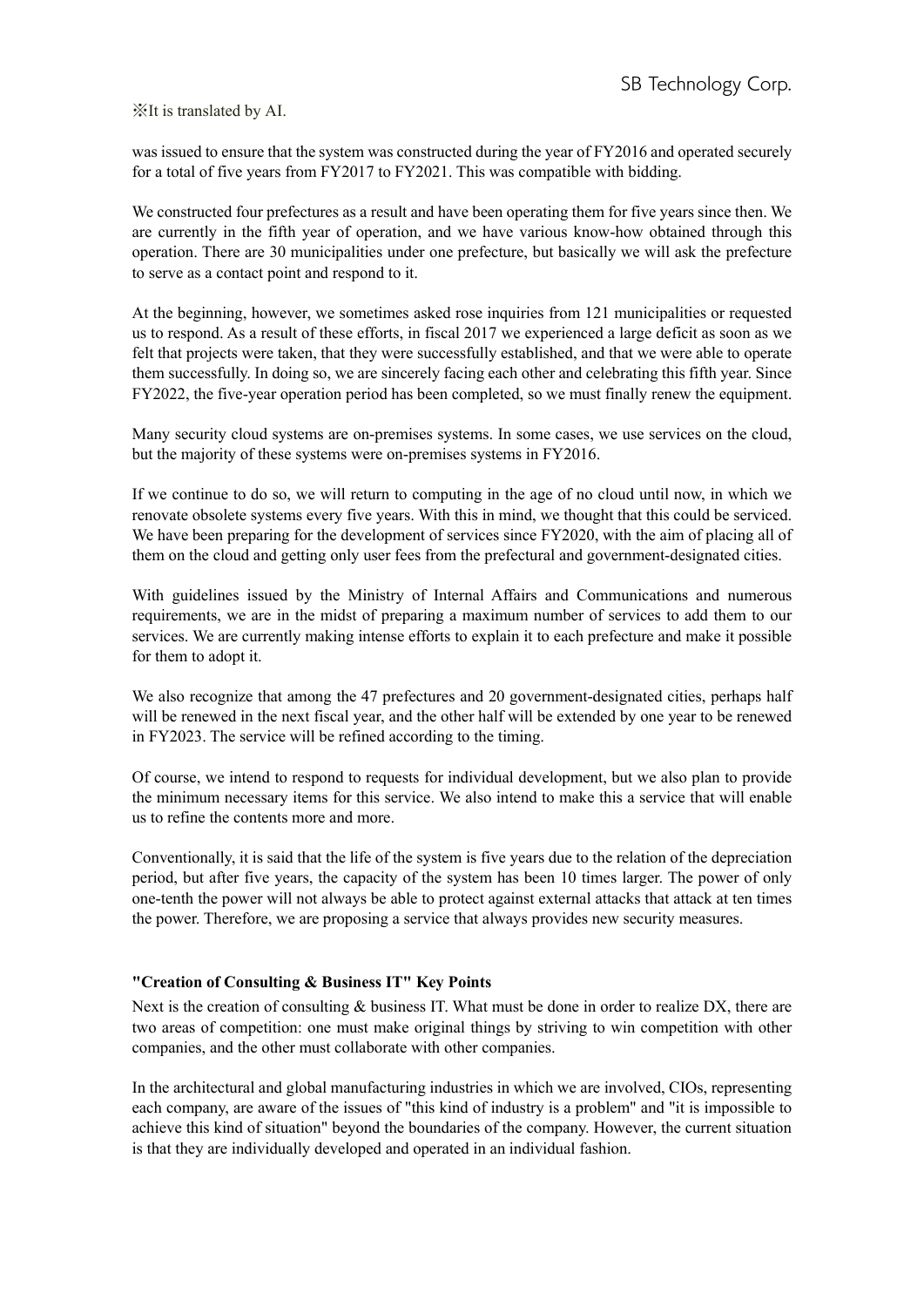We will be very pleased if we find a coordinated area and create a service and user fee. Sometimes customers push their back, so we are thinking of making services in such places.

In the competitive domain, of course, we do not talk to competitors, but the momentum is rising to adopt them together in the cooperative domain.

#### **Capturing Con-Bridge Shares and Strengthening External Collaboration**

A typical example is the "Con-Bridge" we talked about in January. The term "Construction bridge."

Currently, at the construction site, which is a coordinated domain of various companies, general contractors put all blueprints or process charts into the server. We will show only the parts necessary for various construction works such as electrical work, air-conditioning work, and sanitary work. Then, only the necessary places can be entered, and if the work is actually completed, the work will be "terminated" in the progress table.

This was done on an individual basis at each construction site. We heard that each general contractor was making it loose, and from the electricity and air conditioning-related areas responsible for the downstream processes, we felt that it was very inconvenient.

Based on this background, we decided to provide "Con-Bridge." Con-Bridge provides integrated identity management and allows you to share your files. In addition, the price varies depending on the storage of the file. In addition, to manage each individual by ID, it is only necessary to manage by ID when entering, viewing files, or saving data. Trial is scheduled to begin in this first quarter.

## **Toward the Realization of Digital Governance (1/2 Paper → Digital)**

Next, I would like to explain about how to realize a digital governance. One of the factors that caused this order to be concentrated at the end of March was MAFF electronic application project, which began in the fourth quarter of FY2019.

Various applications are being submitted for various next processes, but all of them are made of paper. We have developed five typical workpiece Flow. And out of the 4,500 applications in MAFF, the staff made 1,000 in just a year, and we were able to flow to the work flow we designed. In FY2021, we will continue our efforts to create more and more accurate products at a faster pace.

In addition, we will make another workpiece flow. In addition, 1,000 cases have been created in one year, but the government target is to electronize 9% of the total, so we will accelerate this fiscal year to 1,000 cases and 2,000 cases, respectively. We have also received orders for operation and maintenance for that.

I believe that one of the key features of this initiative was the careful arrangement of some work flow and the implementation of a system that allows MAFF employees who understand the contents of the application to implement it themselves. In this fiscal year, we expect that more than 1,000 administrative procedures will be digitized in accordance with the work flow.

#### **Toward the Realization of Digital Governance (Common use of 2/2 Maps)**

I will explain another step toward the realization of digital governance. The standardization of maps. MAFF manages a very large proportion of Japanese land, including mountainous forests and agricultural land. The farmland ledger, which we have been in charge of since 2015, has a map of